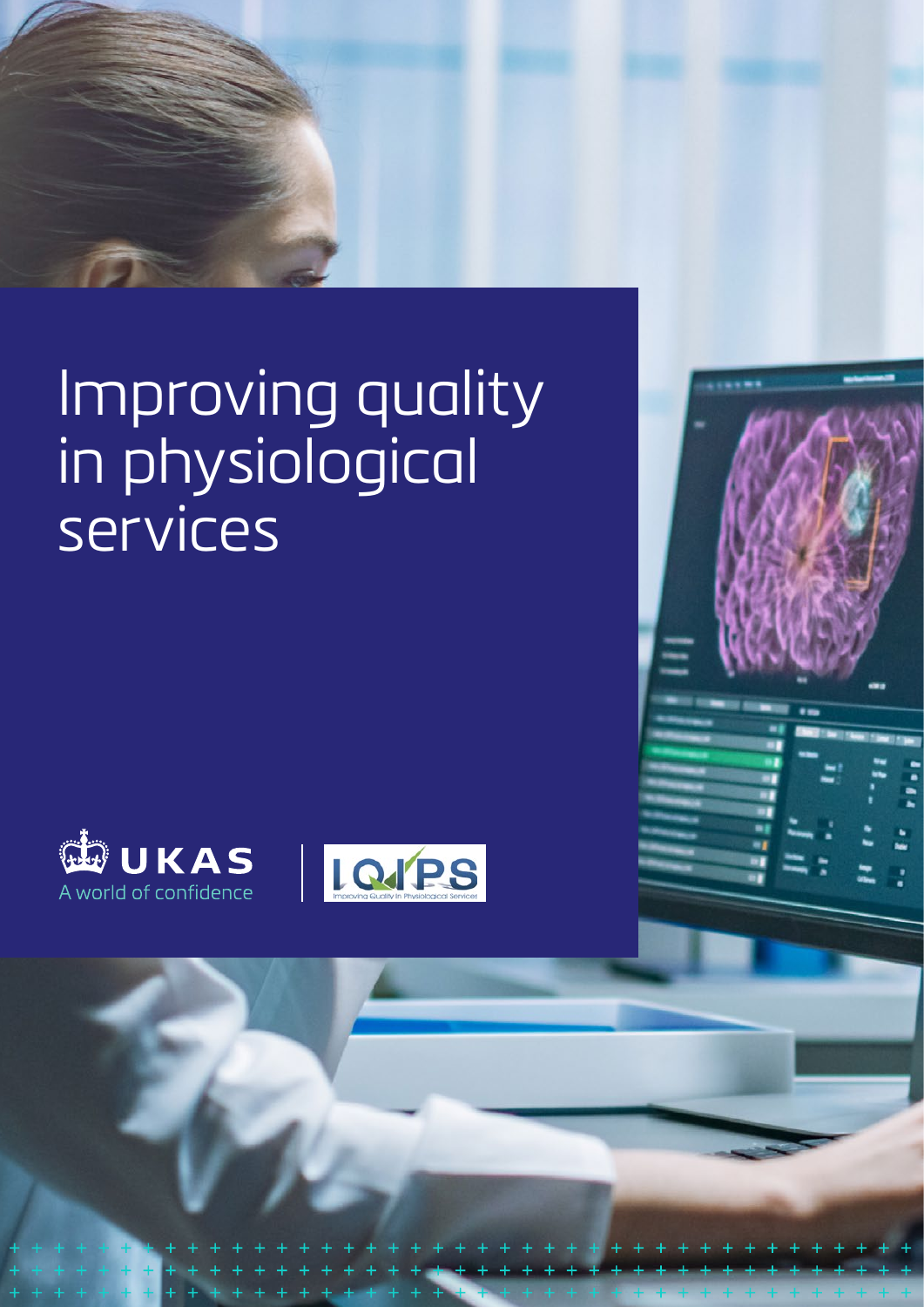## The key to delivering quality physiological services

**Improving Quality in Physiological Services, IQIPS,** is an assessment and accreditation scheme that aims to improve the quality of service, care and safety for patients undergoing physiological tests, examinations and procedures. Strongly supported by **NHS England**, the **Royal College of Physicians** and recognised by the **Care Quality Commission (CQC)**, accreditation brings national recognition with a badge of quality.

Clearly defined, professionally led standards form the cornerstone of high quality healthcare. Commissioners, referrers and patients are increasingly seeking accreditation as formal and impartial assurance of high quality services that meet defined standards.

**I** We fully support a commissioning system focus on the prioritisation of accredited diagnostic services.<br>We are confident that with continued resolute focus *the prioritisation of accredited diagnostic services. We are confident that with continued resolute focus, accreditation will become the baseline standard for diagnostic services across the NHS in England.* **"**

**NHS England | October 2016**



About IQIPS

The United Kingdom Accreditation Service (UKAS) delivers the IQIPS scheme from the pre-application stage through to formal third-party assessment for accreditation. The IQIPS scheme is available to eight physiological science disciplines across the UK:

### Audiology

Cardiac Physiology

Gastro-Intestinal Physiology

Neurophysiology

Ophthalmic & Vision Science

Respiratory & Sleep Physiology

**Urodynamics** 

- Vascular Science
- **Providers with UKAS accreditation for IQIPS give<br>
commissioners assurance that their hearing serv<br>** *are delivering high quality services for senvice commissioners assurance that their hearing services are delivering high quality services for service users, and meet a range of clearly defined quality standards. UKAS accreditation should therefore be used by commissioners as a benchmark indicator.* **"**

**Commissioning Services for People with Hearing Loss: A framework for clinical commissioning groups, NHS England | July 2016**

NHS England is fully committed to, and strongly endorses participation of diagnostic services in UKAS accreditation for the IQIPS scheme, as confirmed in their position statement published in October 2016. UKAS accreditation to the IQIPS Standard is also fully recognised by the Care Quality Commission (CQC) and will be considered by its inspection teams in their new approach.

Commissioners are increasingly recognising the proven value of UKAS accredited services. All participants in the IQIPS scheme are provided with written evidence of their active participation that can be used in the tendering process.

The IQIPS Standard consists of a number of standard statements, each addressing a key aspect necessary for the provision of high quality physiological services accompanied by detailed professional guidance on what is required in order to achieve it. The IQIPS Standard continues to be developed and owned by the professional bodies that represent the eight recognised physiology disciplines.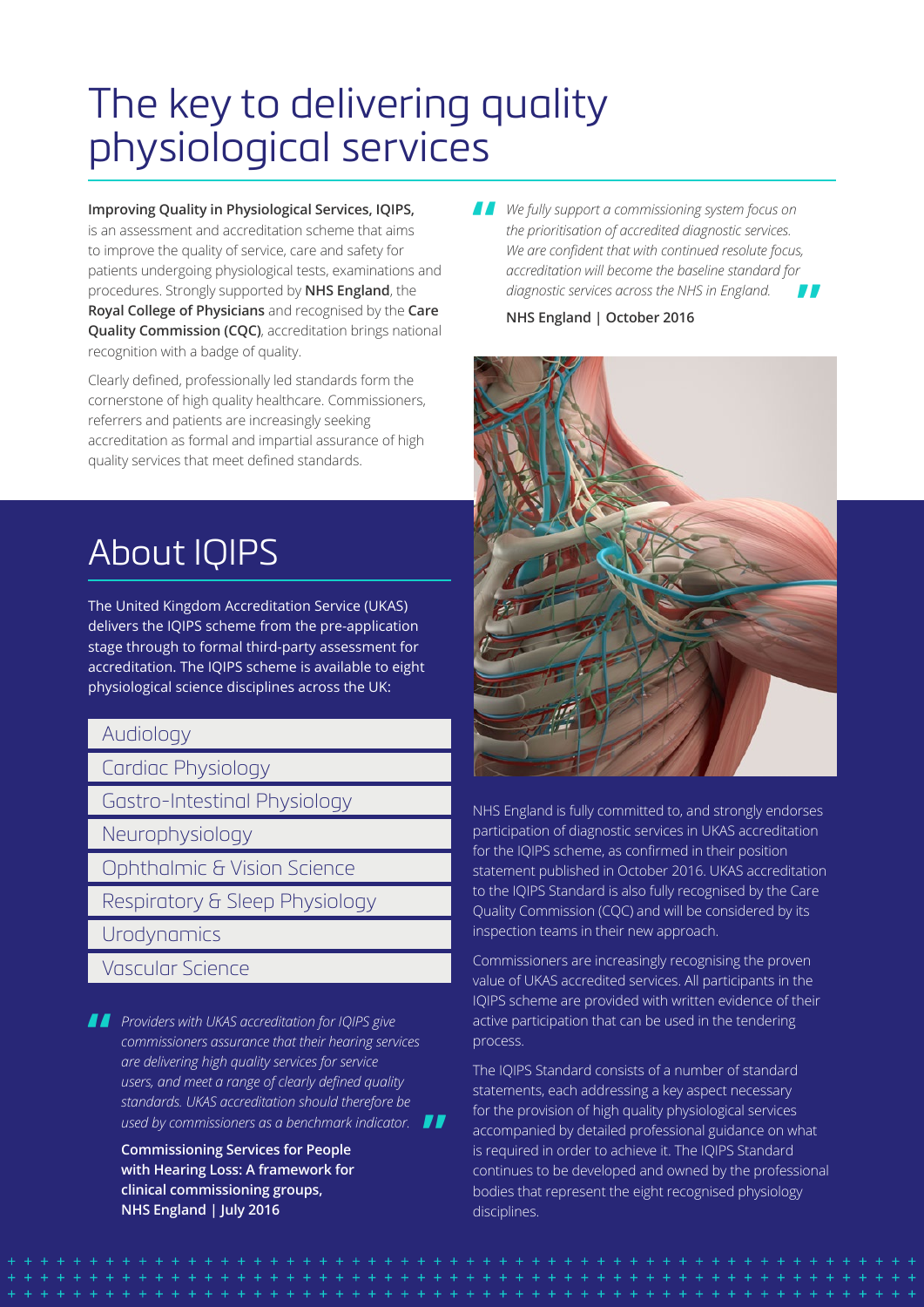

### Where do I start? Who conducts

A range of support is available for physiological services participating in the IQIPS scheme. For those embarking on their journey towards accreditation, UKAS provides an extensive preapplication support package which ensures that a service is confident and prepared to continue towards assessment for accreditation.

Services embarking on their journey towards accreditation should ensure they do a full gap analysis against the IQIPS Standard to help identify areas for development to ensure conformity to the standard. UKAS provides a gap analysis template and training courses for the healthcare sector to assist services in their preparation for accreditation. Further information is available on the UKAS website.

### Why participate?

- The first choice for patients, professionals and commissioners through informed decision-making
- Reduced assessment burden through recognition within CQC inspection methodology
- Consistency across all sites where physiological diagnostics services are delivered
- National recognition of a high quality service with increased credibility and reputation
- Demonstrable commitment to patient safety and raising the standard of care locally and nationally
- A mechanism for continuous service improvement, enhanced efficiency and evidence that can be used as leverage for change
- Meeting NHS England objectives to increase the availability of accredited services
- Patient-focussed ethos at the core of all physiological diagnostics and treatment

# assessments for accreditation?

UKAS assessments are conducted by teams of trained assessors which normally consist of peers from the particular physiological specialism, lay assessors and a UKAS Assessment Manager who leads the assessment.

The Assessment Team takes a holistic approach to determine the physiological service's overall ability to consistently deliver the best possible diagnosis and care to its patients and users.

**The benefits for services go beyond those we expected to find... Ultimately we'd like to see a services accredited so parents know that their** *expected to find… Ultimately we'd like to see all services accredited so parents know that their deaf child is cared for by a safe service that has been* 

**Example 3 as high quality by an independent body.<br>
<b>Lessons from Accredited Paediatric Audiology Lessons from Accredited Paediatric Audiology Services – Why Commission and Provide an IQIPS Accredited Service? National Deaf Children's Society | November 2015**

**I** We were impressed by the professionalism of the UKAS team... they were very thorough but remain nositive and constructive throughout and all their *UKAS team… they were very thorough but remained positive and constructive throughout and all their findings were justified and clearly explained.* **"**

**Jane Shaw Chief Executive | Action for Deafness** 

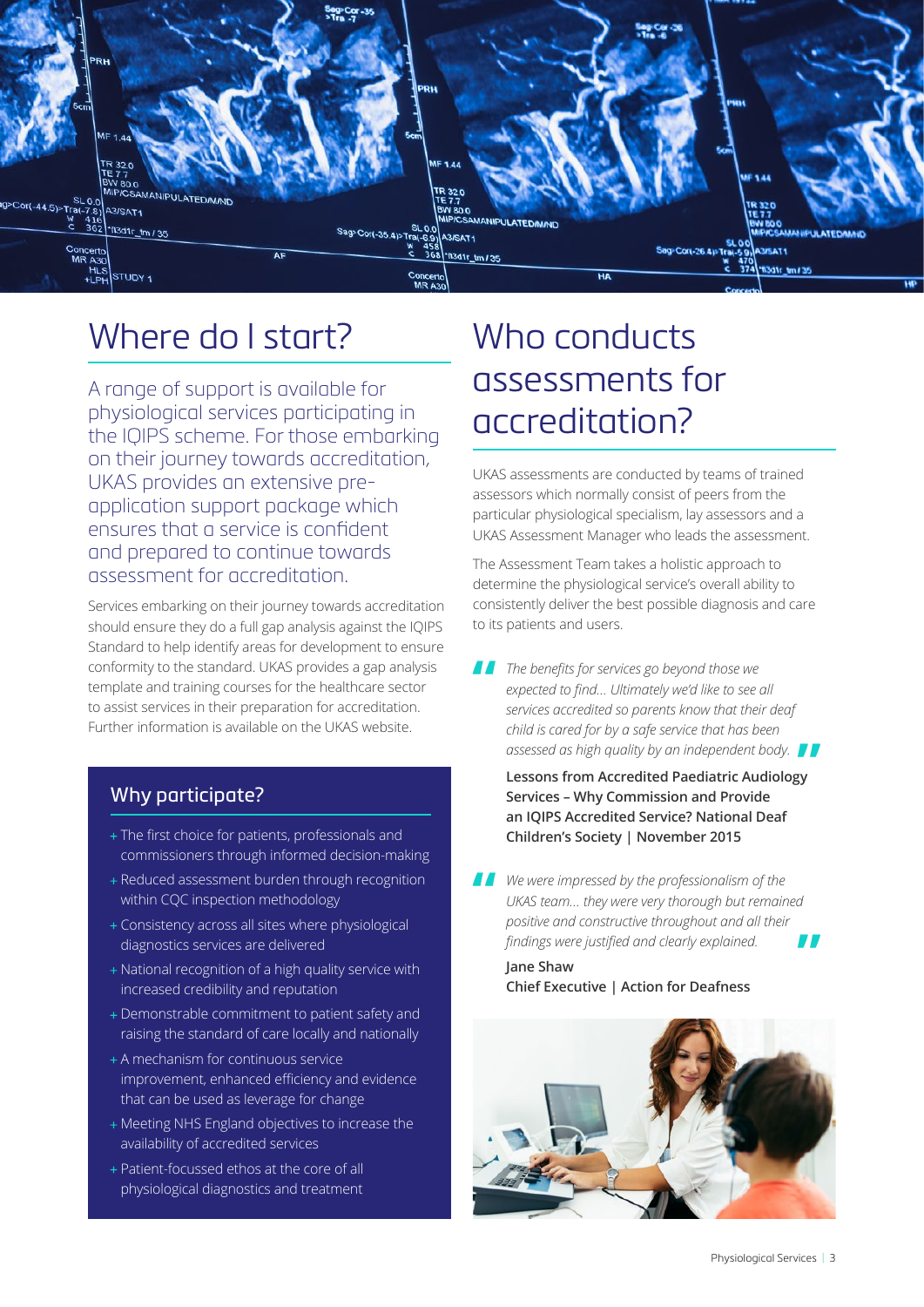### Route to Accreditation